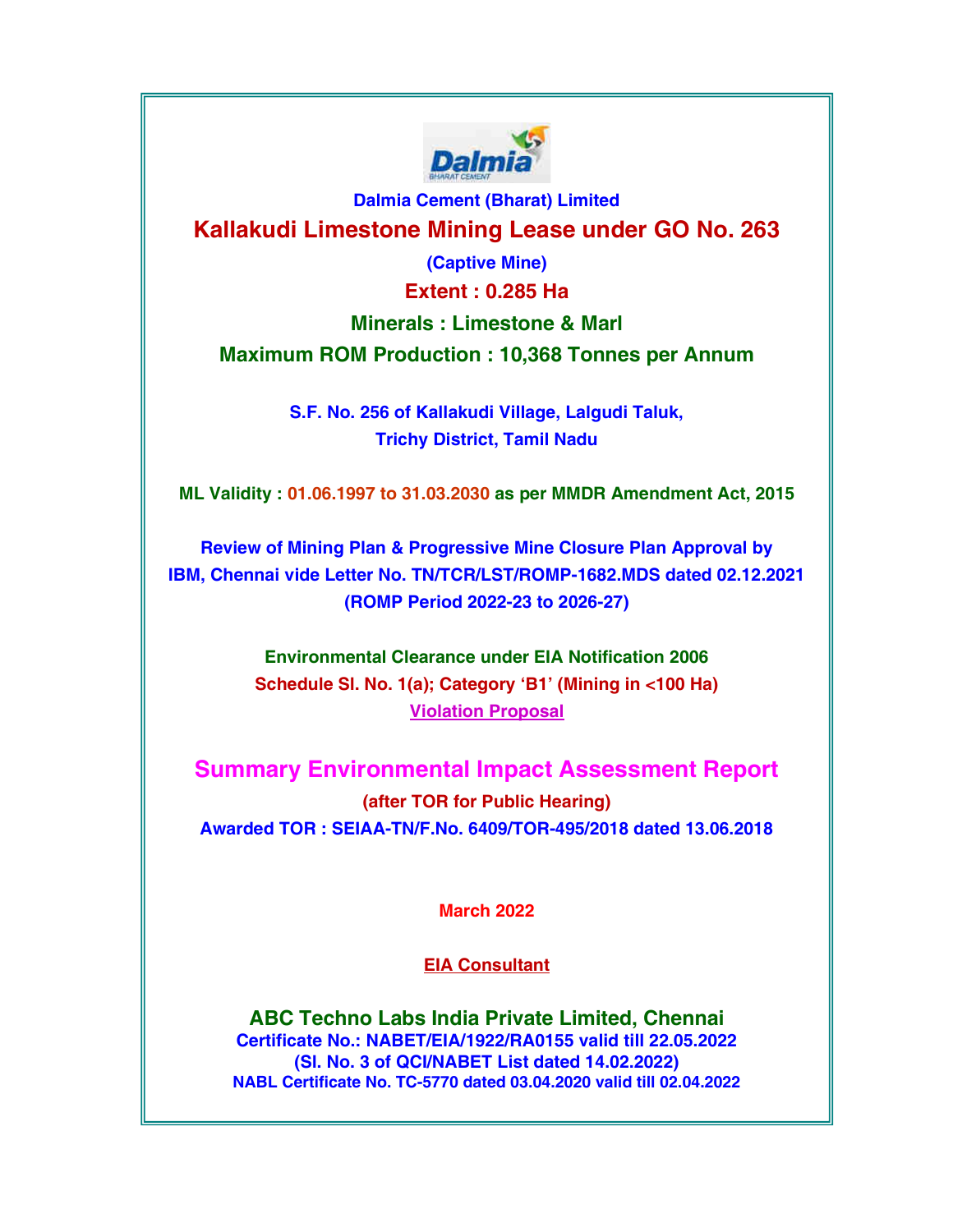# Dalmia Cement (Bharat) Limited Kallakudi Limestone Mining Lease under GO No. 263 Summary Environmental Impact Assessment Report

#### 1.0 Introduction

#### 1.1 Project Proponent

M/s. Dalmia Cement (Bharat) Limited are operating Cement Plants at Dalmiapuram & Ariyalur in Tamil Nadu, Kadapa in Andhra Pradesh, Belgaum in Karnataka and Cement Units across Northeast & Eastern Regions. DCBL's Cement manufacturing capacity is now about 31 Million Tonnes per Annum (MTPA).

DCBL had established Dalmiapuram Cement Plant in the Year 1939 (Pre-Independence period). Dalmiapuram Cement Plant is located in Palanganatham Village, Ariyalur Taluk and District. Coal based Captive Power Plant (CPP) of 1x27 MW was established during 2005-06 within the Complex and expanded with another 1x23 MW in the Year 2008 to cater the Cement Plant. DCBL Township is located in Kallakudi Village with 640 Quarters near the Cement Plant. Also, there is a Hospital, Co-operative Society, Dairy Farm, Dalmia HSS (1,637 Students) & Dalmia Vidya Mandir School (836 Students), ITI (150 Students), etc. at Dalmiapuram. DCBL had also established the green field Cement Plant of 3.0 MTPA cement capacity at Govindapuram near Ariyalur during 2009-10 and is at a distance of 35 km from Dalmiapuram.

With the recent Modernization & Expansion, Dalmiapuram Cement Plant Clinker production will be 3.23 MTPA and Cement production will be 5.00 MTPA. Govindapuram Cement Plant Clinker production will be 2.50 MTPA and Cement production will be 4.00 MTPA. Dalmiapuram Cement Plant requires 5.00 MTPA Limestone and Govindapuram Cement Plant requires 4.00 MTPA Limestone. Limestone demand of both Cement Plants are met from existing captive mines of DCBL viz. Kallakudi-Kovandakurichi (KLK-KVK) Mines, Periyathirukonam (PTK) Mines and amalgamated Periyanagalur, Aminabad & Khairulabad (PNR Group) Mines. KLK-KVK Mines are cluster of mines located near the Dalmiapuram Cement Plant and also called as Local Mines.

Presently, there are 242 Executives, 270 Staff & Workmen and 1,827 Contract Employees working in Cement Plant, Power Plants and Local Mines. The Plants also generate about 500 Indirect Employments. The communication address is as follows :

The Unit Head, Dalmia Cement (Bharat) Limited, Dalmiapuram, Lalgudi Taluk, Tiruchirapalli District, Tamil Nadu-621 651. Telephone Nos. : 04329-235123; Fax : 04329-235111 e-mail : k.vinayagamurthi@dalmiacement.com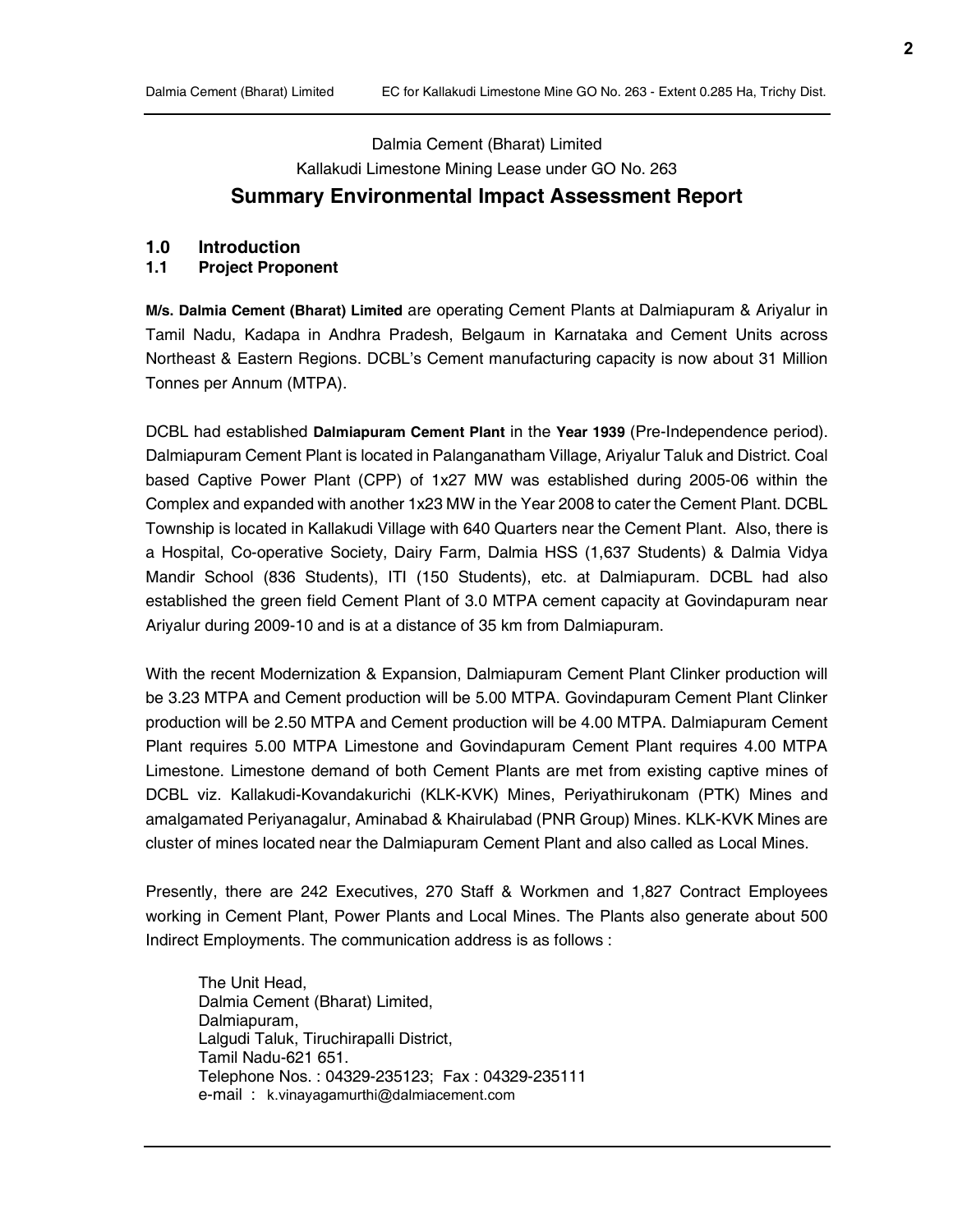### 1.2 Project Profile

There are 2 Mining Pits (111.985 Ha) at Kallakudi and another 2 Mining Pits (79.28 Ha) at Kovandakurichi and are being operated under 5 Mining Leases. Kallakudi Mining Pit No. 1 is being operated with 4 Mining Leases including two <5 Ha Leases. Kallakudi Limestone Mining Lease under GO No. 263 is one of the Leases of Pit No. 1 over an Extent 0.285 Ha in S.F No. 256 of Kallakudi Village, Lalgudi Taluk, Tiruchirapalli District in Tamil Nadu (Fig. 1.1). It is Mining Lease-5 (ML-5) of KLK-KVK Mines. Lease area is Govt. Poramboke Land. There is no Rehabilitation & Resettlement (R&R) issue due to this existing Mine. Also, there is no Litigation against the Proposal. Mining Lease is located in north of Dalmiapuram Plant at 600 m (aerial) and 2 km (by road) distance. It is accessible from Trichy-Chidambaram National Highway (NH)- 81 which passes adjacent to Lease (west).

This mining lease was originally granted to DCBL in the year 1956, vide GO Ms. No. 4113 (ILC) dated 18.05.1956 for a period of 20 years having validity from 01.06.1957 to 31.05.1977. First Renewal was granted for a period of 5 years vide GO Ms. No. 229 (IND) dated 11.03.1978 having validity from 01.06.1977 to 31.05.1982. Second Renewal of the Mining Lease was granted for a period of 5 years vide GO Ms. No. 1205 (IND) dated 27.09.1983 having validity from 01.06.1982 to 31.05.1987. Third Renewal was granted for 10 years vide G.O. Ms. No. 263 Industries (MMA2) dated 15.11.1995 having validity from 01.06.1987 to 31.05.1997. Lease Deed dated 30.05.1997 was executed on 30.05.1997. Subsequently, application for Fourth Renewal of ML Grant was submitted on 17.05.1996 for 20 years from 01.06.1997 to 31.05.2017. The mine is operated under deemed extension. As per Amended MMDR Act 2015, validity of the Lease is upto 31.03.2030.

Consent to Operate (CTO) Orders were granted by Tamil Nadu Pollution Control Board (TNPCB) and were periodically renewed. Recent CTOs were 150812708525 (Water Act) and 150822708525 (Air Act) dated 24.11.2015 for 0.0125 MTPA which were valid upto 30.06.2016. The Regional Controller of Mines, Indian Bureau of Mines (IBM), Chennai has accorded its Approval for recent Review of Mining Plan (ROMP) for the Period 2022-23 to 2026-27 vide Letter No. TN/TCR/LST/ROMP-1682.MDS dated 02.12.2021.

The commencement of mining in this Lease was in the Year 1957. Existing Pit configuration is 132 (L) x 13.7 (W) x 31 m (Depth). The Mine is now in Temporary Discontinuance from 01.07.2016 for want of EC and Temporary Discontinuance Notice was given to IBM in Nov. 2018. The Mineable Reserves (111 Category) as on 01.06.2021 is Limestone-51,695 Tonnes and Marl-14,135 Tonnes, thus, total 65,830 Tonnes ROM. Presently, Opencast Mechanized Non-Conventional Method of Mining using mega Rock Breakers, without Drilling & Blasting, is adopted. The entire lease area is already fully opened. The entire Top Soil quantity of 1,140 Tons generated was fully utilised for Green Belt development at the boundaries. There was/will be 'No Over Burden (OB)' generation from the Lease and also 'No OB Dump' in the Lease. Approved Surface Plan is given as Fig. 2.1.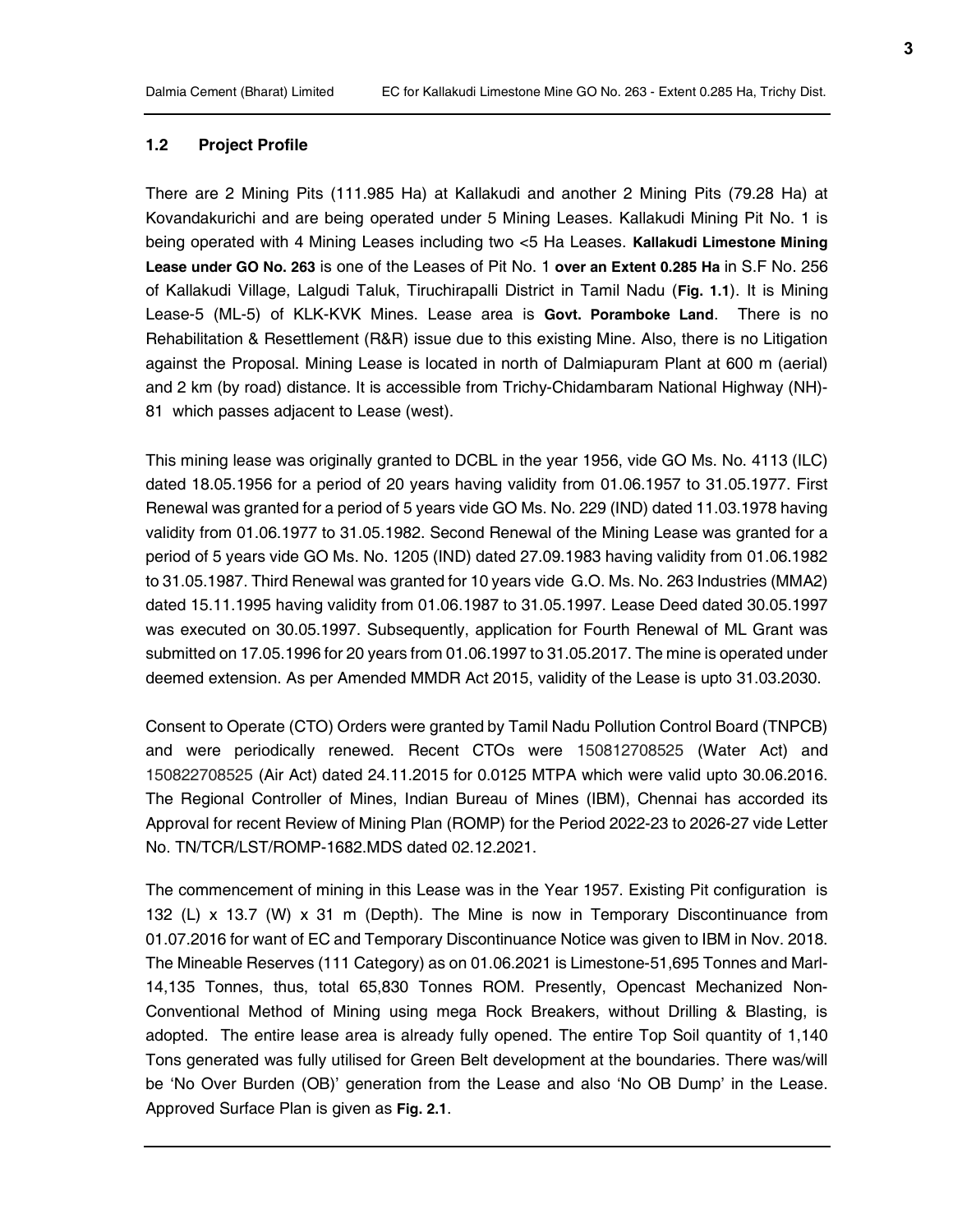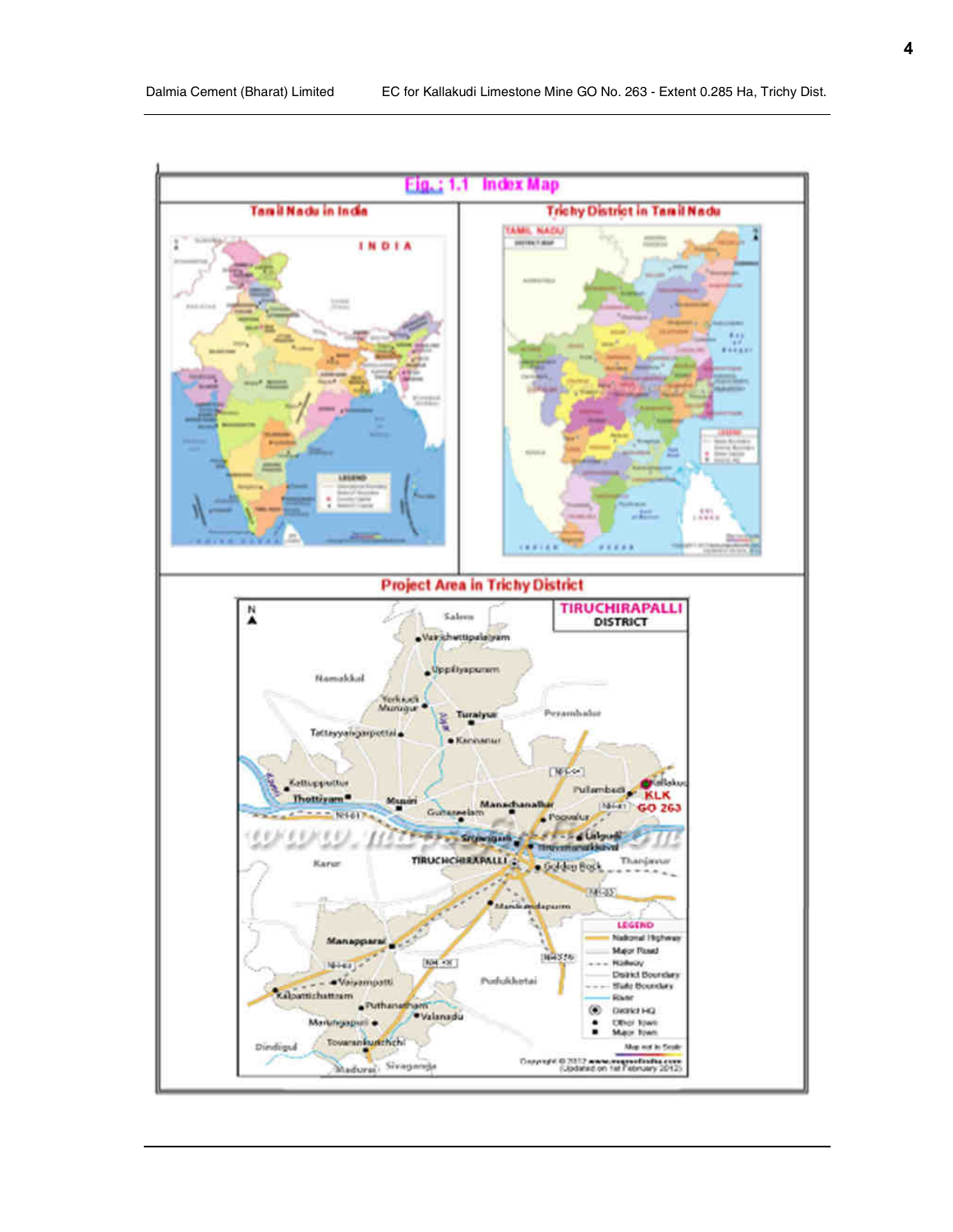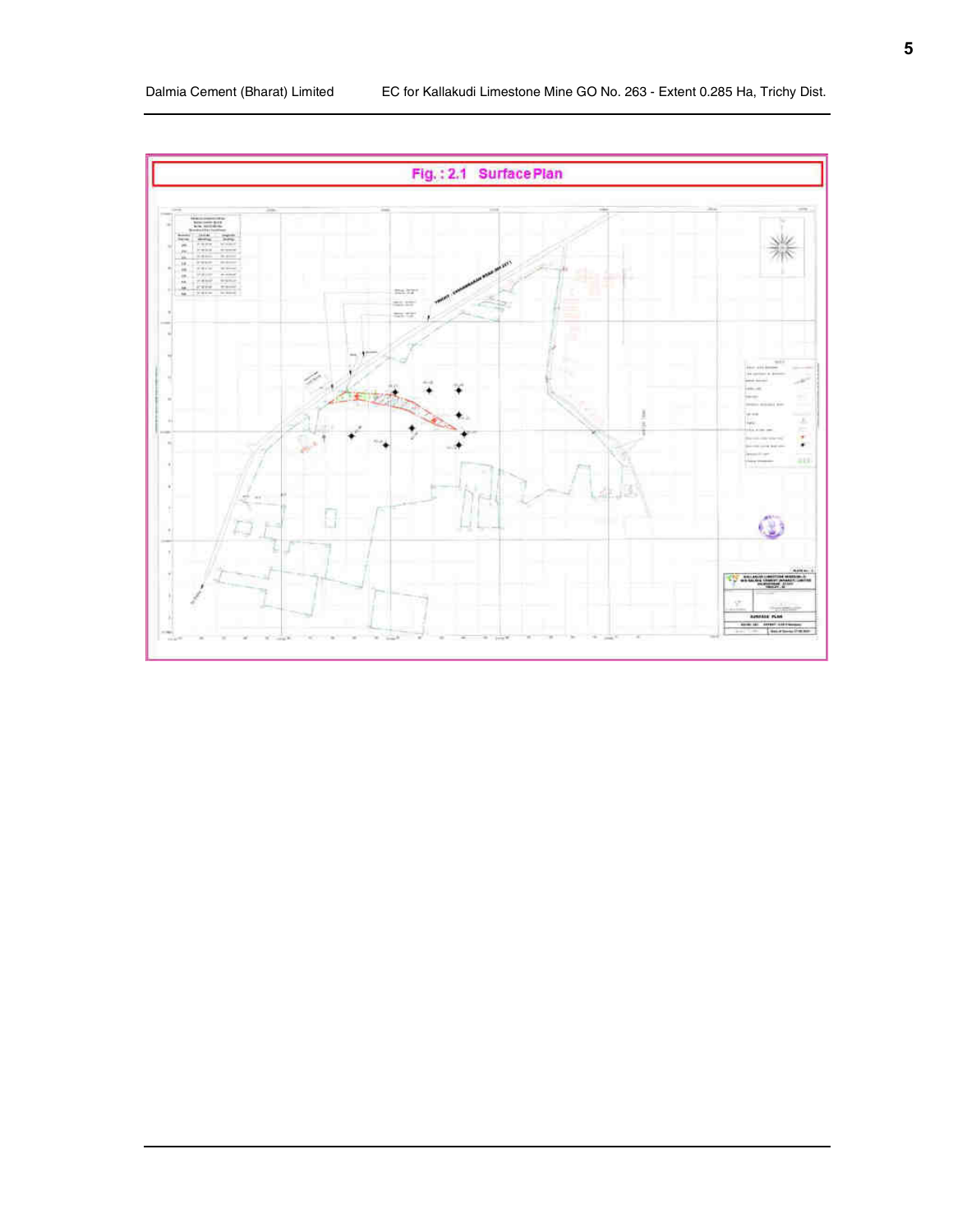After individual Lease production commencement, 38,550 Tonnes of Limestone was mined out from this Lease during 2009-10 to 2020-21. The proposed maximum production from this Lease during ROMP Period is 10,368 Tonnes ROM (Table 2.1).

|               | Working                                       | Top           | <b>Production, Tonnes</b><br>OB, |           |          | <b>Mineral</b>      | Ore:OB                    |       |
|---------------|-----------------------------------------------|---------------|----------------------------------|-----------|----------|---------------------|---------------------------|-------|
| <b>Period</b> | RLs, m                                        | Soil,<br>cu.m | cu.m                             | Limestone | Marl     | Total<br><b>ROM</b> | Rejects,<br><b>Tonnes</b> | Ratio |
| 2022-23       | 57.0-50.5<br>$(6th$ Bench)                    | 0             | 0                                | 10368     | 0        | 10368               | 0                         | 1:0   |
| 2023-24       | 50.5-46.5<br>$(6^{th}$ & $7^{th}$<br>Benches) | $\Omega$      | $\Omega$                         | 5869      | $\Omega$ | 5869                | $\Omega$                  | 1:0   |
| 2024-25       | 46.5-41.5<br>(7 <sup>th</sup> Bench)          | 0             | 0                                | 6270      | $\Omega$ | 6270                | 0                         | 1:0   |
| 2025-26       | 41.5-36.0<br>$(7th 81 8th)$<br>Benches)       | $\Omega$      | $\Omega$                         | 5999      | $\Omega$ | 5999                | $\Omega$                  | 1:0   |
| 2026-27       | 36.0-32.0<br>(8th & 2nd<br>Benches)           | $\Omega$      | $\Omega$                         | 3819      | 1936     | 5755                | $\Omega$                  | 1:0   |
| Total         |                                               | $\bf{0}$      | $\bf{0}$                         | 32,325    | 1,936    | 34,261              | $\bf{0}$                  | 1:0   |

Table : 2.1 Proposed Production during ROMP Period

The balance 31,569 Tonnes ROM will be mined out during successive Plan/Scheme Period. Balance Life of the Mine is 10 Years. No Top Soil and Over Burden generation is envisaged. No Waste Dump is proposed. Ultimate Pit Depth will be 56 m BGL. Ground Water-table in the Mine vicinity is found to be at 45 m BGL during Postmonsoon Season and 50 m BGL during Premonsoon Season. Thus, the Mining will intersect the ground water table.

| <b>Existing Mining Pit Size</b> |   | 132 (L) x 13.7 (W) x 31 m (D)          |
|---------------------------------|---|----------------------------------------|
| Mineral                         |   | Limestone & Marl                       |
| Mineable Reserves - 01.06.2021  | ÷ | Limestone-51,695 T and Marl-14,135 T   |
|                                 |   | Total 65,830 Tonnes                    |
| Mx. Production- ROMP Period     | ÷ | 10,368 TPA ROM                         |
| No. of working days per annum   | ÷ | 240 (3 shifts)                         |
| Life of the Mine                |   | 10 years                               |
| Ore:OB Ratio-ROMP Period        |   | 1:0                                    |
| <b>Bench Height</b>             | ٠ | $6.5 - 8.0$ m                          |
| Bench Width                     |   | 10 <sub>m</sub>                        |
| Bench Slope                     |   | $70^{\circ}$ to $80^{\circ}$           |
| Pit Limit-ROMP Period           |   | 56 m BGL (Top RL 88 m; Bottom RL 32 m) |
| Ultimate Pit Limit-Conceptual   |   | 132x17.3x56 m BGL (RL 88 m to RL 32 m) |
| Ground Water-table              |   | Postmonsoon Season - 45 m BGL          |
|                                 |   | Premonsoon Season - 50 m BGL           |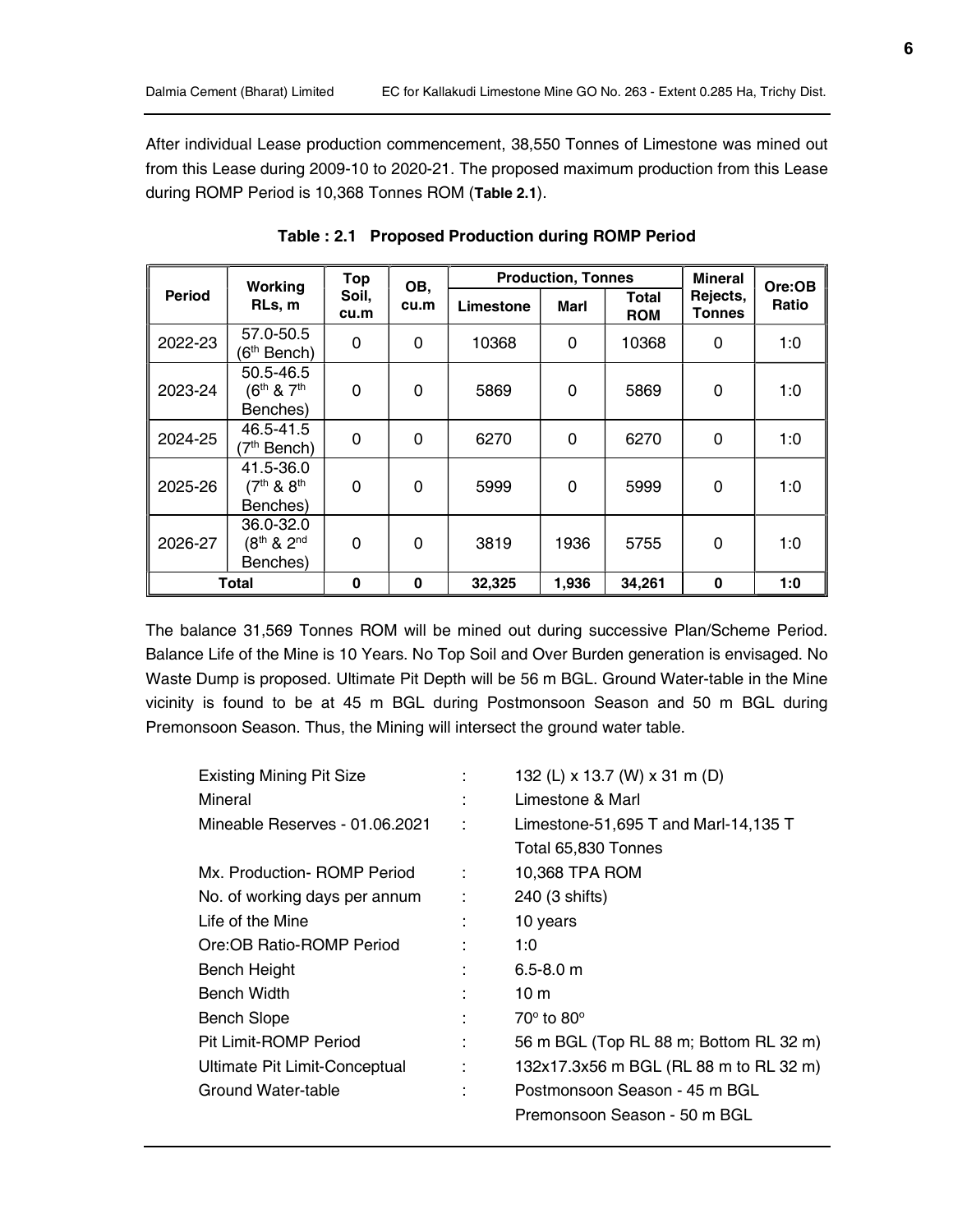'No prior Environmental Clearance (EC) is required for the Mines with <5 Ha Extent' in the context of the Ministry of Environment, Forest and Climate Change (MoEF&CC), Office Memorandum (OM) No. J-11013/182/2012-IA-II(M) dated 04.01.2013. However, the existing Mining Lease requires EC as per MoEF&CC Notification SO 141(E) dated 15.01.2016 under EIA Notification 2006. As per MoEF&CC, 'the mine leases which continue to operate without obtaining EC after 15.01.2016 shall be considered as Violation Cases and the leases which were in operation till 15.01.2016 and stopped the production after 15.01.2016 shall be considered for EC'.

DCBL has operated Kallakudi Limestone Mine under GO 263 after 15.01.2016 till 30.06.2016 and produced 1,662 Tonnes of Limestone during Violation Period of 5.5 months. Operating the Lease without EC is in Violation of EIA Notification 2006 (as amended). The mining activities were stopped on 01.07.2016 and there is no production from this Mine.

DCBL has applied for EC to SEIAA-TN vide Online Proposal No. SIA/TN/MIN/23828/2018 on 07.04.2018. The Proposal under Sl. No. 1(a), Category B1 was deliberated under Violation Category in State Level Expert Appraisal Committee-Tamil Nadu (SEAC-TN) in its 109<sup>th</sup> Meeting held on 26.04.2018 and in 301<sup>st</sup> & 306<sup>th</sup> SEIAA-TN Meetings held on 17.05.2018 & 13.06.2018. Terms of Reference (TOR) has been awarded for preparing Environmental Impact Assessment (EIA) Report vide Letter SEIAA-TN/F.No.6409/TOR-495/2018 dated 13.06.2018 with Public Hearing.

The EIA Consultant, M/s.ABC Techno Labs India Private Limited, Chennai has been accredited for various Sectors including Sector-1 (Mining Projects) for Category 'A' by the National Accreditation Board for Education & Training (NABET), Quality Council of India vide Certificate NABET/EIA/1922/RA 0155 with validity 22.05.2022 (Sl. No. 3 of QCI/NABET List dated 14.02.2022). ABC Techno Labs India Private Limited Laboratory is accredited by the National Accreditation Board for Testing and Calibration Laboratories (NABL) vide Certificate No. TC-5770 dated 03.04.2020 valid till 02.04.2022. The Lab is also recognised by MoEF&CC vide Letter F. No. Q-15018/04/2019-CPW dated 14.10.2019 with validity of 5 years.

EIA Report has been prepared and submitted as per awarded TORs with Additional Chapter No. 13 for Ecological Damage Assessment, Remediation Plan and Natural Resource Augmentation & Community Resource Augmentation Plan. The Summary EIA Reports (both in English and Tamil) along with Draft EIA Report are submitted for the Public Consultation & Public Hearing.

Meanwhile, DCBL has received Demand Notice from the District Collector, Trichy for 100% cost of Mineral value of Limestone quantity of 1,662 Tonnes produced without EC vide Rc. No. 313/G&M/1996 dated 08.07.2019 for Rs.6,62,664/-. Accordingly, DCBL has remitted Rs.6,62,664/- on 19.07.2019 vide TNTC9 Chalan No. 14934 through State Bank of India, Trichy. Now, the Mine will be operated only after obtaining all Statutory Clearances.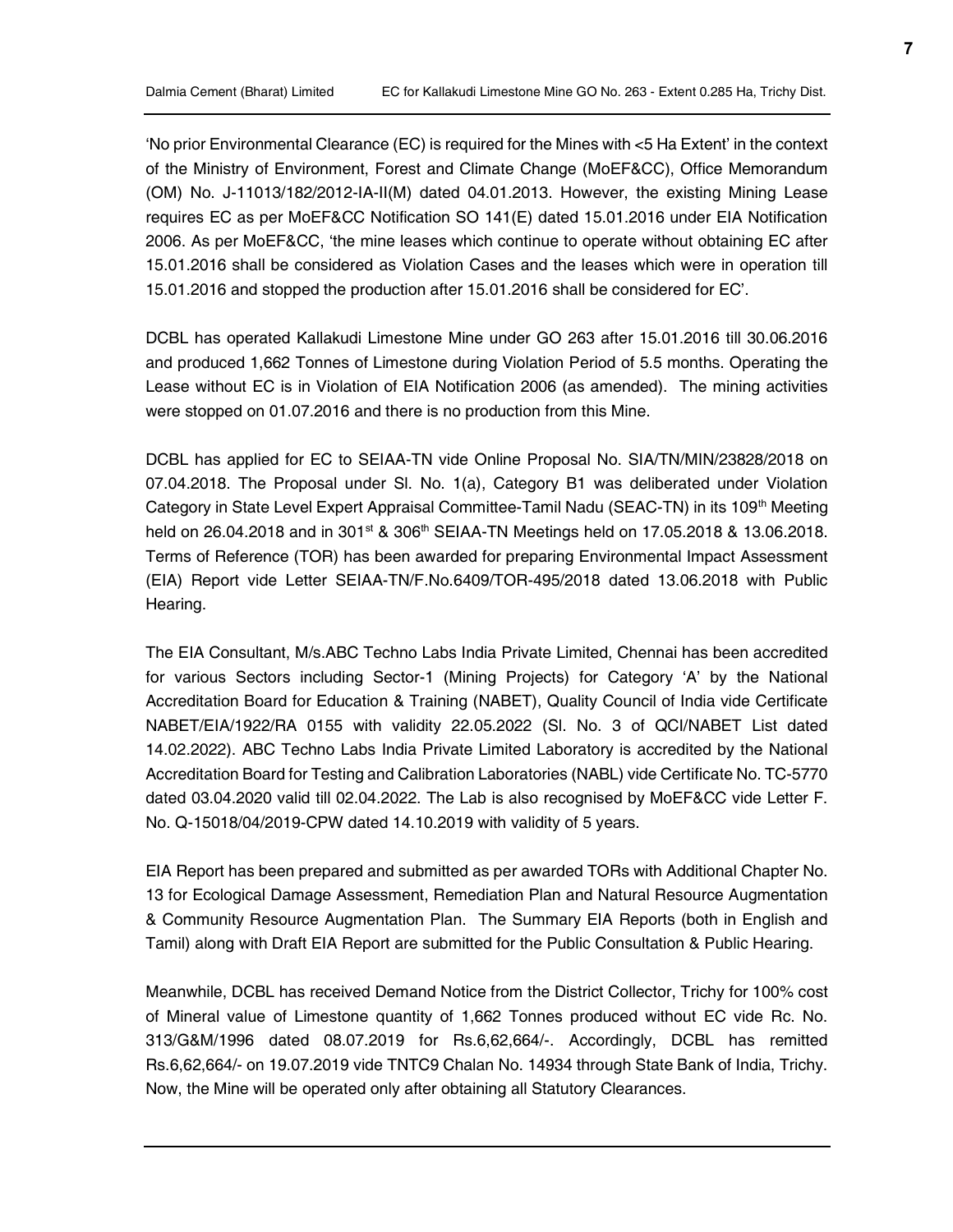### 2.0 Description of the Environment

## 2.1 Environmental Setting

Mining Lease is located inbetween  $10^{\circ}58'37.26" - 10^{\circ}58'39.60"$  North Latitude &  $78^{\circ}56'40.02"$  -78°56'47.64" East Longitude (Survey of India Topo Sheet No. 58 J/13) (Fig. 1.2). Karaivetti Bird Sanctuary, Notified Eco Sensitive Area (ESA) vide S.O. 1909(E) dated 31.05.2019, is located at a distance of 9.6 km in east direction from the Lease. The shortest Eco Sensitive Zone (ESZ) of Karaivetti Bird Sanctuary is 8.7 km in ENE direction. As the ESZ is notified, no NOC from National Board for Wildlife (NBWL) is required for the Project. Other than Karaivetti Bird Sanctuary, there are no other Eco Sensitive Areas like National Parks, Wildlife Sanctuaries, Biosphere Reserves, Wildlife Corridors, Ramsar Sites, Tiger/Elephant Reserves, Reserved Forests, etc. (existing as well as proposed) within 10 km from the Lease.

The general elevation of the study area ranges from 40 m to 120 m above MSL (aMSL). The Seasonal River Coleroon is the major river course flowing west to east at southern side (8.5-10 km distance). River Cauvery flows at 11.5 km in south direction. The seasonal nallahs which drain the area are : Uppar Odai/Andi Odai, Man Odai and Nandiyar Nallah. Pullambadi Canal runs in the southern side of the Mines.

Mine is accessible from adjacent National Highway NH-81 connecting Chidambaram with Trichy. Southern Railway BG Line connecting Chennai Egmore-Trichy-Kanniyakumari runs at a distance of 1.0 km in east and Kallakudi Palanganatham is the nearest railway station. Trichy is the nearest Airport at a distance of 30 km in the southwest. The major settlements with in the area are Kallakudi Town Panchayat (Population-11,604; 2011 Census) @ 0.2 km (E) and Pullambadi Town Panchayat (Population-10,241) @ 4.4 km (SSW).

Industries in 10 km Radius : Dalmiapuram Cement Plant along with its Captive Power Plants and KLK-KVK Mines are the major industries in the Study Area. DCBL Kallakudi Pit No. 2 is at 0.4 km in north, Kavandakurichi Pit-3 (Vadugarpet & Kovandakurichi) is at 1.5 km (SSW). KVK Mines Office is at 2.5 km in SSW direction. Dalmia Refractories Ltd. is located adjacent to Dalmiapuram Cement Plant. Dhandapani Cement's Venkatachalapuram & Pullambadi Mines are located at 3.9 and 4.3 km in SW.

#### 2.2 Baseline Environmental Status

The monitoring stations were identified in the study area of 10 km radius from centre of Cumulative Impact Zone (Fig. 3.1). The monitoring stations were selected in such a way that the baseline environmental data reflects the Cumulative Impact of existing Mines and Industries in the Study area.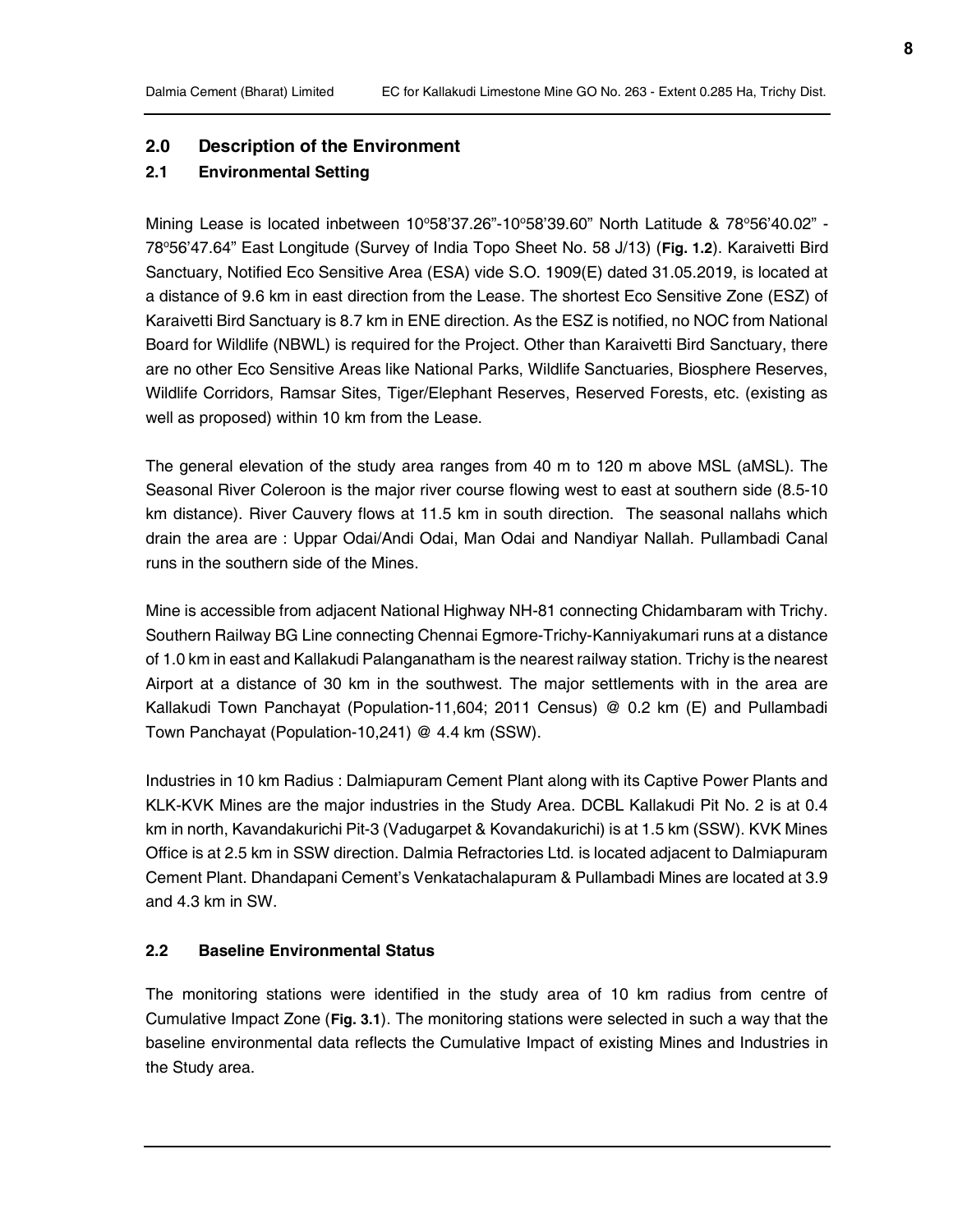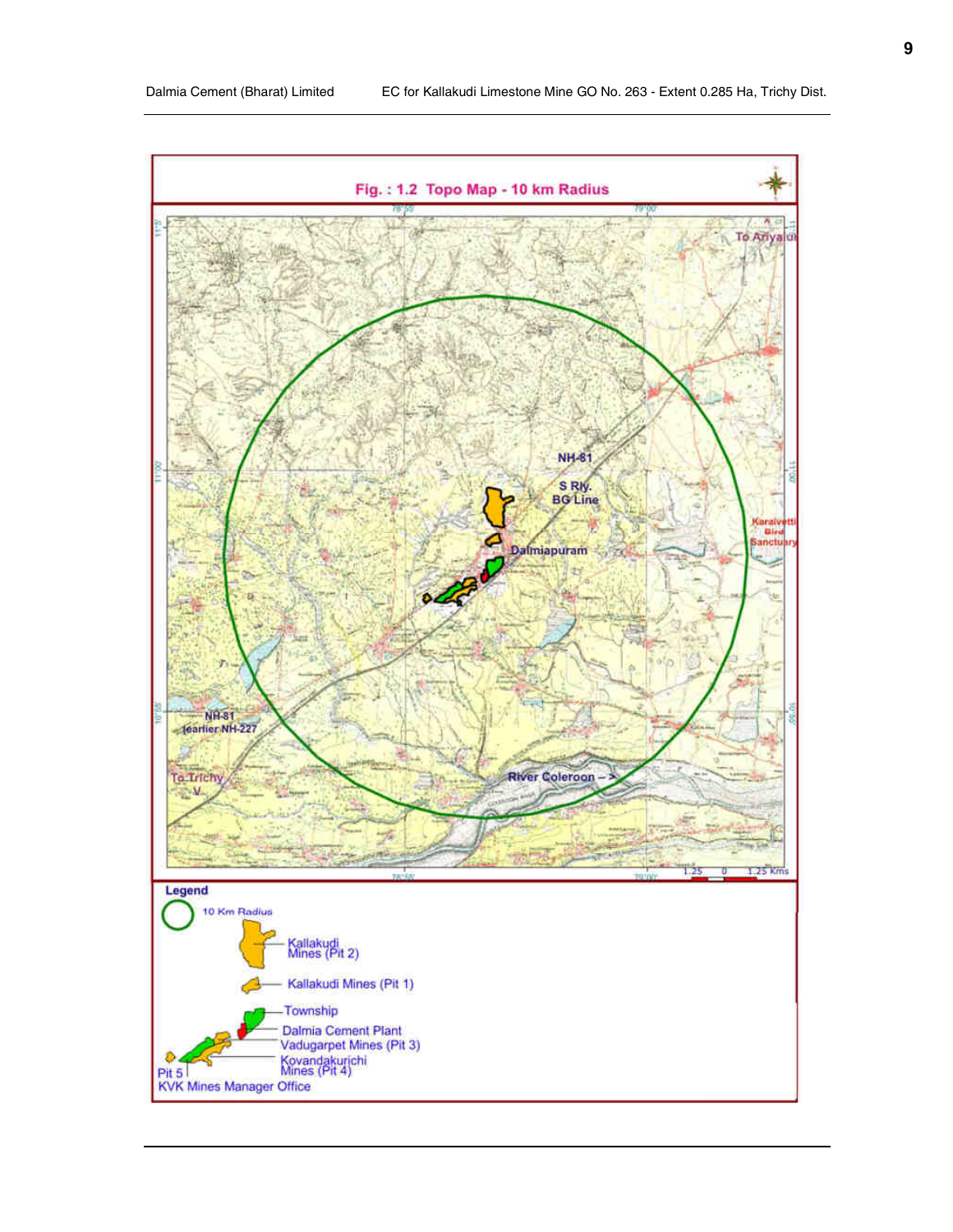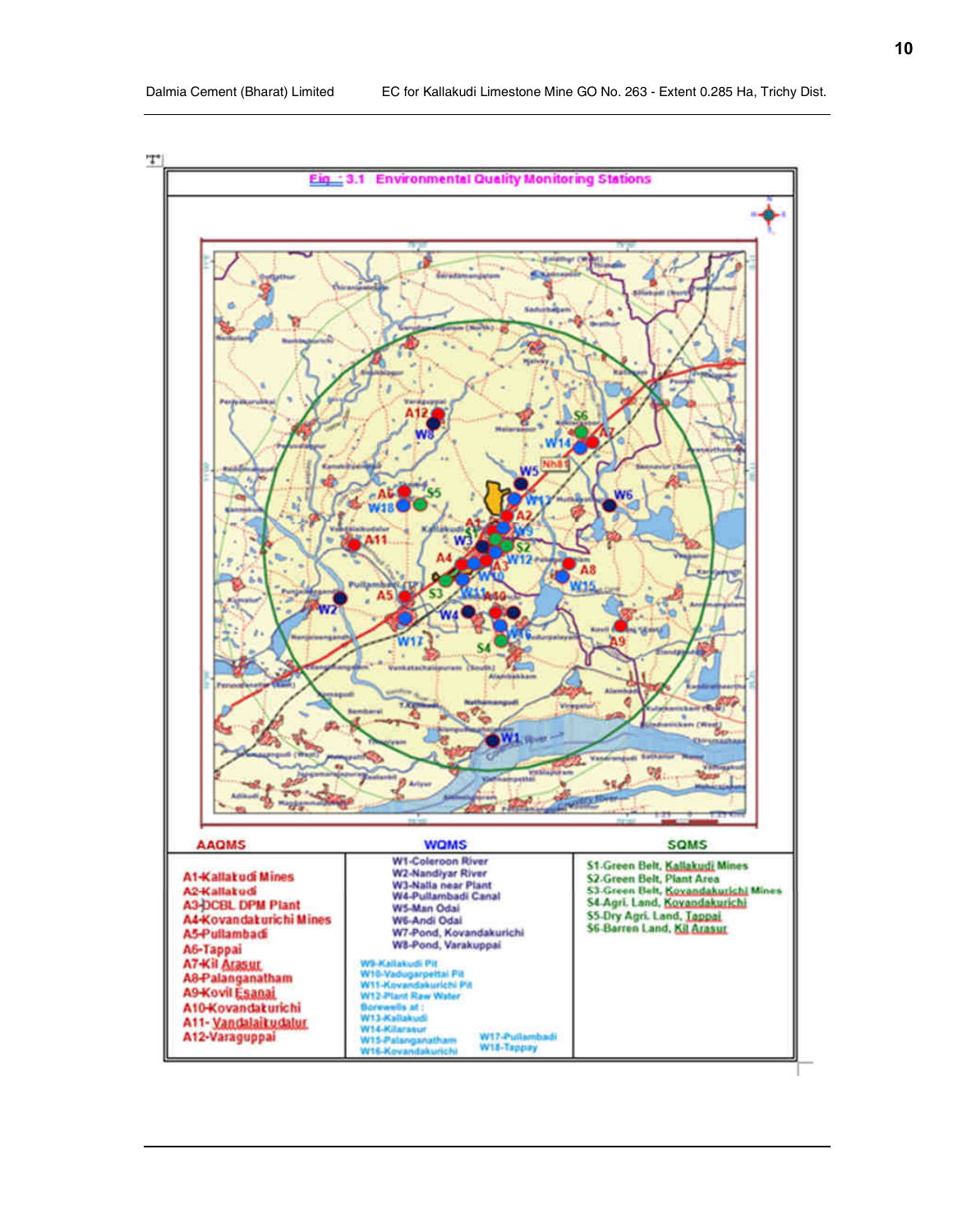Considering the Environmental setting of the project, project activities and their interaction, environmental regulations and Standards, following Environmental Attributes have been included in EIA Study.

- Site specific Micro-meteorological Data from Core Zone for a Season on wind speed, wind direction (wind rose), temperature, humidity, cloud cover, atmospheric pressure, rainfall, etc.
- Ambient Air Quality Monitoring at 12 locations on 24-hourly basis, continuously for 2 days in a week for 4 weeks in a month for a season for the parameters as per Revised NAAQ Norms.
- Noise Level Measurements at all air quality monitoring station for Leq, L day and L night values once in the season.
- $\div$  Water Quality Monitoring grab sampling of Surface Water (8 locations) and Ground Water (10 Locations) including existing Plant Raw Water - once in the Season.
- Soil Quality Monitoring at 6 locations once in the Season for Textural & Physical Parameters & Nutrients.
- Land use pattern based on recent available Satellite Imagery.
- Biotic Attributes for : Flora & Fauna in Core & Buffer Zones.
- Socio-Economic Profile, based on 2011-Census and Need Based Assessment, once in the study period for: Total Population / Household Size, Gender Composition, S.C / S.T Population, Literacy Levels, Occupational Structure, etc.

The summary of baseline status is given in Table 2.1.

| <b>Envl. Component</b> | <b>Main Parameters</b> | <b>Minimum</b> | <b>Maximum</b> | Mean | <b>Desirable</b><br><b>Norms</b> |
|------------------------|------------------------|----------------|----------------|------|----------------------------------|
|                        | PM <sub>2.5</sub>      | 10             | 48             | 22.0 | 60                               |
| Ambient Air Quality,   | <b>PM10</b>            | 16             | 71             | 37.6 | 100                              |
| $\mu$ g/m <sup>3</sup> | SO <sub>2</sub>        | 6              | 23             | 11.5 | 80                               |
|                        | <b>NO<sub>x</sub></b>  | 6              | 27             | 13.7 | 80                               |
| Ambient Noise,         | Leg-Day                | 41.5           | 51.2           | 43.9 | 55                               |
| dB(A)                  | Leg-Night              | 39.6           | 47.8           | 41.6 | 45                               |
| <b>Surface Waters</b>  | TDS, mg/l              | 200            | 340            |      | 500/2100                         |
| <b>Ground Waters</b>   | TDS, mg/l              | 230            | 370            |      | 500-2000                         |
| Soil Status            | EC, mmhos/cm           | 1.09           | 1.38           | -    | $0.2 - 0.5$                      |
|                        | <b>SAR</b>             | 2.16           | 2.99           |      | $<$ 5                            |

| Table : 2 .1 Environmental Baseline Status |  |  |
|--------------------------------------------|--|--|
|                                            |  |  |

Legend : PM2.5-Particulate Matter size less than 2.5 um; PM10- Particulate Matter size less than 10 um; SO2-Sulphur dioxide; NOx-Oxides of Nitrogen; Leq-Day & Leq-Night - Equivalent Noise Levels during Day & Night Times; TDS-Total Dissolved Solids; EC-Electrical Conductivity & SAR-Sodium Absorption Ratio.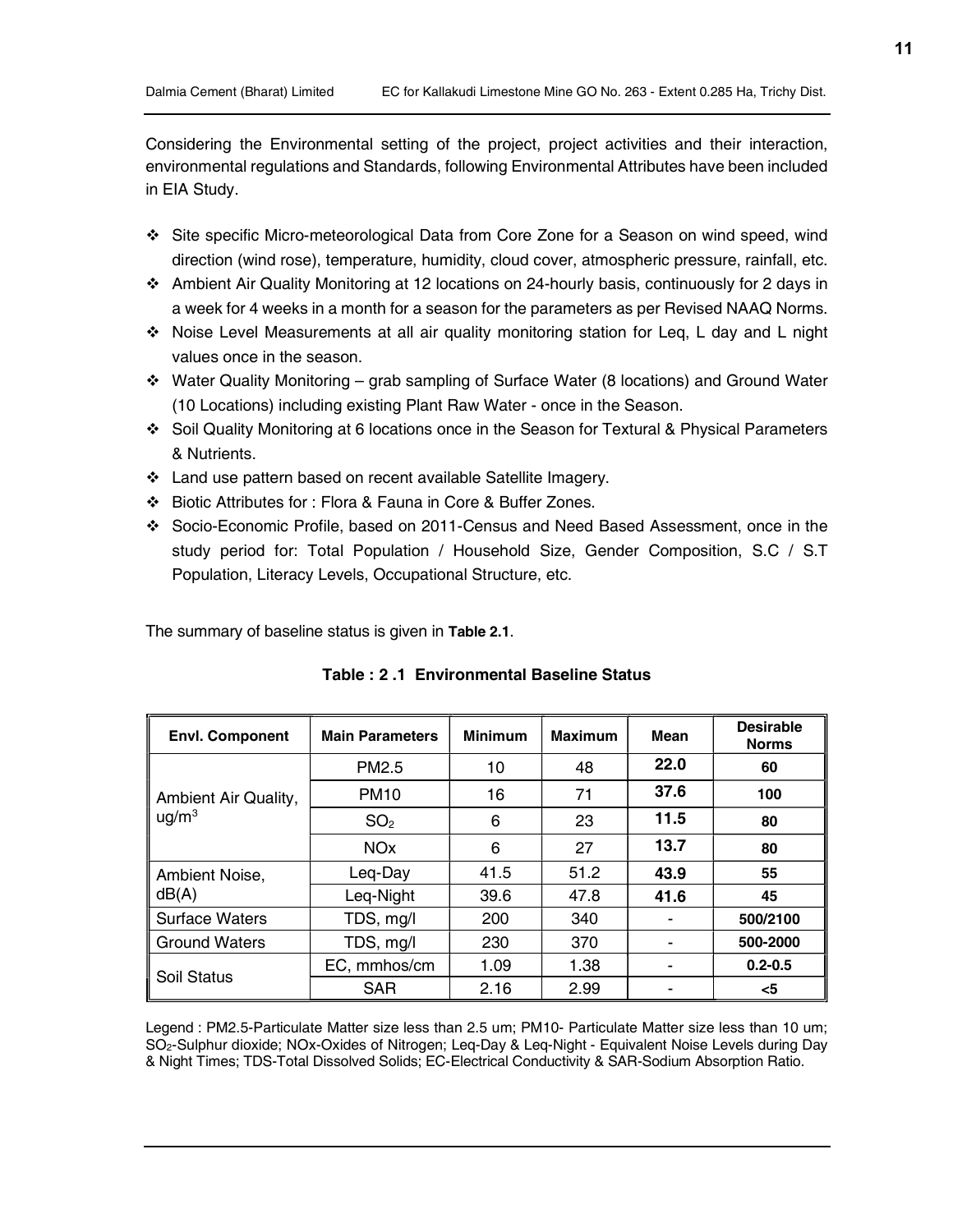The findings of baseline environmental status of the study area are summarized below :

- The collected meteorological data during this season represented the local weather phenomena.
- $\cdot \cdot$  The monitored ambient air quality in the study area was found to be in compliance with the National Ambient Air Quality (NAAQ) 24-hourly Norms for Industrial, Residential, Rural and other areas.
- $\div$  Monitored Ambient Noise Levels (Leq) during day and night times were found to be well within the MoEF&CC Norms.
- $\cdot \cdot$  The water quality of surface waters were found to be in compliance with CPCB/BIS Norms.
- $\cdot \cdot$  The ground water quality was found to be in compliance with the BIS:10500-2012 Norms.
- $\cdot \cdot$  The soil in the study area would very well support vegetation after amending it suitably.
- Karaivetti Bird Sanctuary is in the Study Area and its ESZ is at 8.7 km from the Lease. No Reserved Forests in the Region. Domesticated animals only exist.
- $\cdot \cdot$  The area is thinly populated and basic amenities are available almost in all villages.

Thus, there is adequate buffer for the proposed Proposal in the physical, biological and edaphic environments of the study area.

## 3.0 Anticipated Environmental Impacts

Identification of all potential environmental impacts due to the Proposal are critically examined and major impacts (both beneficial & adverse) are assessed. The impacts have been divided into two categories, viz. Localised and Cumulative. Being an existing Mine, it does not involve any major establishment or construction. Thus, Construction Phase impacts are not there. For Cumulative Impact Assessment, existing industrial activities in the Study Area are considered and their contribution are also assessed (Table 3.1).

| SI. | <b>Industry / Mine</b>                                                                            | <b>Consented Production/</b>                                                                                                                                                                                                                                                                           | <b>Bearing &amp; Contribution for</b>                         |
|-----|---------------------------------------------------------------------------------------------------|--------------------------------------------------------------------------------------------------------------------------------------------------------------------------------------------------------------------------------------------------------------------------------------------------------|---------------------------------------------------------------|
| No. |                                                                                                   | <b>Extent</b>                                                                                                                                                                                                                                                                                          | <b>Cumulative Impact</b>                                      |
|     | DCBL DPM Cement &<br>Power Plants along with<br>Kallakudi-Kovandakurichi<br>(Local) Captive Mines | <b>DPM</b><br>Cement<br>Plant<br>existing<br>operation:<br>Clinker: 2.304 MTPA<br>Cement: 3.40 MTPA<br>CPPs: 50 MW<br>Local Captive Mines: 5 Leases.<br>Total Extent-191.265 Ha &<br>Total Consented Prodn.: 2.97 MTPA<br><b>KLK-KVK Mines :-</b><br>GO No. 76 -166,005 Ha in all 4 Pits<br>& 2.0 MTPA | Activities<br>considered<br>are<br>cumulatively as Core Zone. |

#### Table : 3.1 Industrial Activities considered for Cumulative Impact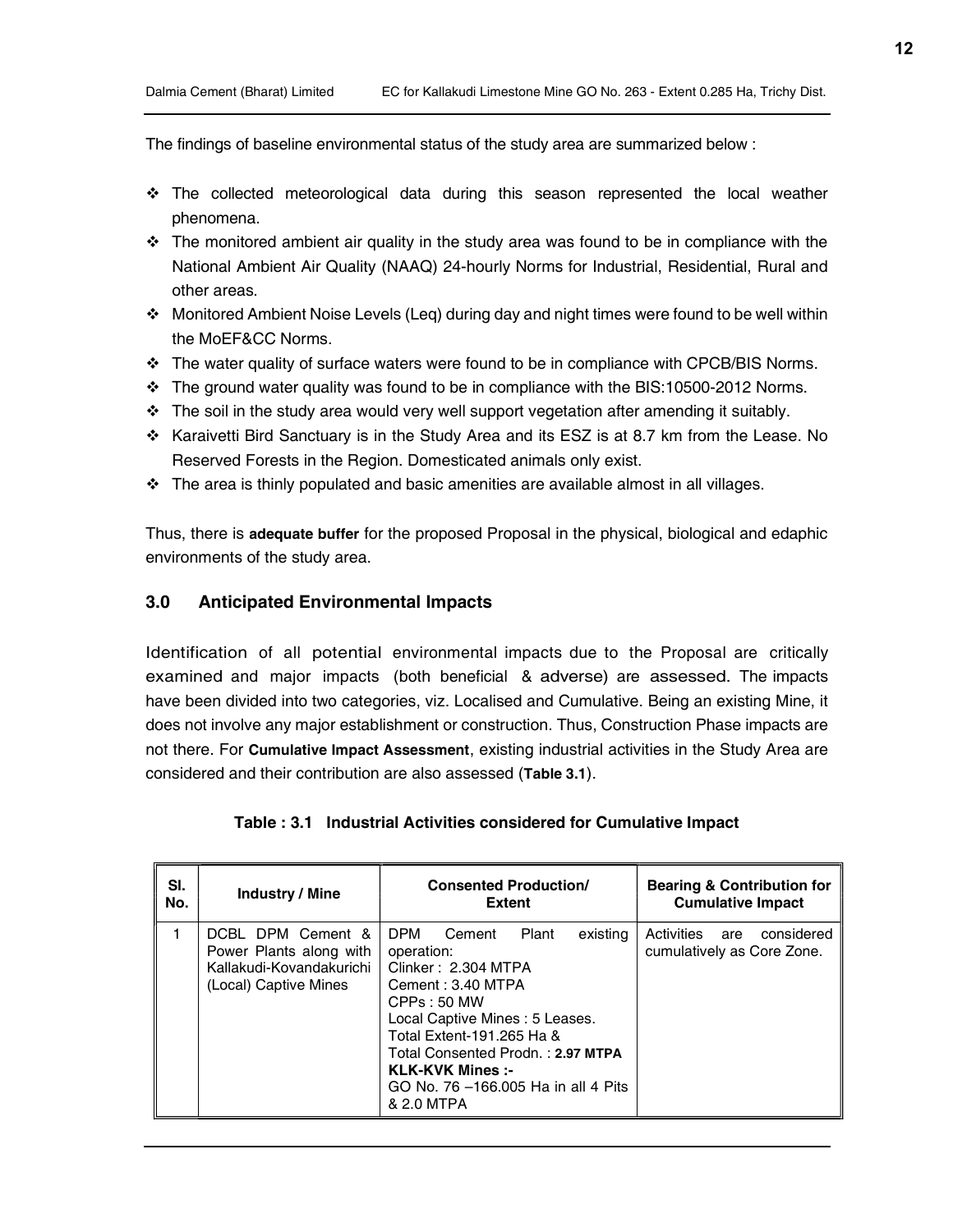| SI.           | <b>Industry / Mine</b>   | <b>Consented Production/</b>                                                                                                                                                                                                                                                                        | <b>Bearing &amp; Contribution for</b>                              |
|---------------|--------------------------|-----------------------------------------------------------------------------------------------------------------------------------------------------------------------------------------------------------------------------------------------------------------------------------------------------|--------------------------------------------------------------------|
| No.           |                          | Extent                                                                                                                                                                                                                                                                                              | <b>Cumulative Impact</b>                                           |
|               |                          | GO No. 1158 - 13.295 Ha & 0.75 MTPA<br>GO No. 143 - 10.545 Ha & 0.20<br>MTPA<br>GO No. 262 - 1.135 Ha & 10,000 TPA<br>GO No. 263 - 0.285 Ha & 10,368 TPA<br><b>Apportioned Production considered:</b><br>KLK Pit No. 1: 0.308 MTPA<br>KLK Pit No. 2 : 1.208 MTPA<br>KVK Pit Nos. 3 & 4 : 1.454 MTPA |                                                                    |
| $\mathcal{P}$ | Dalmia Refractories Ltd. |                                                                                                                                                                                                                                                                                                     | Adjacent to DPM Plant and<br>covered in the<br>Baseline<br>Status. |
| 3             | Cement's                 | Venkatachalapuram MLs Extent &                                                                                                                                                                                                                                                                      | <b>Non-operative</b>                                               |
|               | Dhandapani               | (Production): 3.253 Ha (73,250 TPA)                                                                                                                                                                                                                                                                 | Mines                                                              |
|               | Venkatachalapuram        | & 2.235 Ha (28,850 TPA)                                                                                                                                                                                                                                                                             | in.                                                                |
|               | &                        | Pullambadi ML: Extent: 1.870 Ha                                                                                                                                                                                                                                                                     | Downwind Direction and not                                         |
|               | Pullambadi Mines         | Production: 61,000 TPA                                                                                                                                                                                                                                                                              | contributing.                                                      |

Cumulative Impact has been assessed for identified Industries and assumed that pollution due to existing Industrial and Mining activities have already been covered under baseline environmental status and continue to remain same till operation of the Project.

Land Use : There is no additional Land requirement for the Proposal. The total extent of the Cement Plant Complex is 65.725 Ha. Local KLK-KVK Mines are located in a total extent of 191.265 Ha. Thus, Industrial activities are being carried out in an extent of 256.990 Ha in the Core Zone. There is no Drilling and Blasting proposed and thus, no vibration impact due to mining. Also, as there is no Solid Waste generation and no Waste Dump proposed now, there will not be any significant change to existing Land Environment due to the Proposal.

Traffic Impact : The existing traffic volume in the Project vicinity was found to be 6,173 PCU/day. In the Post-Project Scenario, there will be an addition of 6 Vehicles (in 2 ways) due to GO 262 and GO 263 Leases to the existing traffic. Cumulatively, the traffic volume in the Project vicinity will be 6,186.1 PCU/day. The net increase (cumulative) will be 13.2 PCU/day only. The existing Roads/NH are adequate to handle the proposed traffic volume due to the Project.

Air Quality : AERMOD View Software is used for Predicting the maximum Ground Level Concentrations (GLCs) including Transportation Impact. The predicted maximum GLCs for cumulative operation of Plants & Mining activities are : PM10 - 1.20 ug/m<sup>3</sup>, SO<sub>2</sub> – 12.76 ug/m<sup>3</sup> and NOx - 9.23 ug/m<sup>3</sup> and found to be confined locally i.e. within 0.8 km radius from the boundaries. Also, adequate Buffer Level available in the Air Environment for the Proposal.

Noise Levels : In the Mines, Vibro silenced model of Rock Breakers are used. In general, noise generated by these sources is within the limit of 90 dB(A) prescribed by Director General of Mines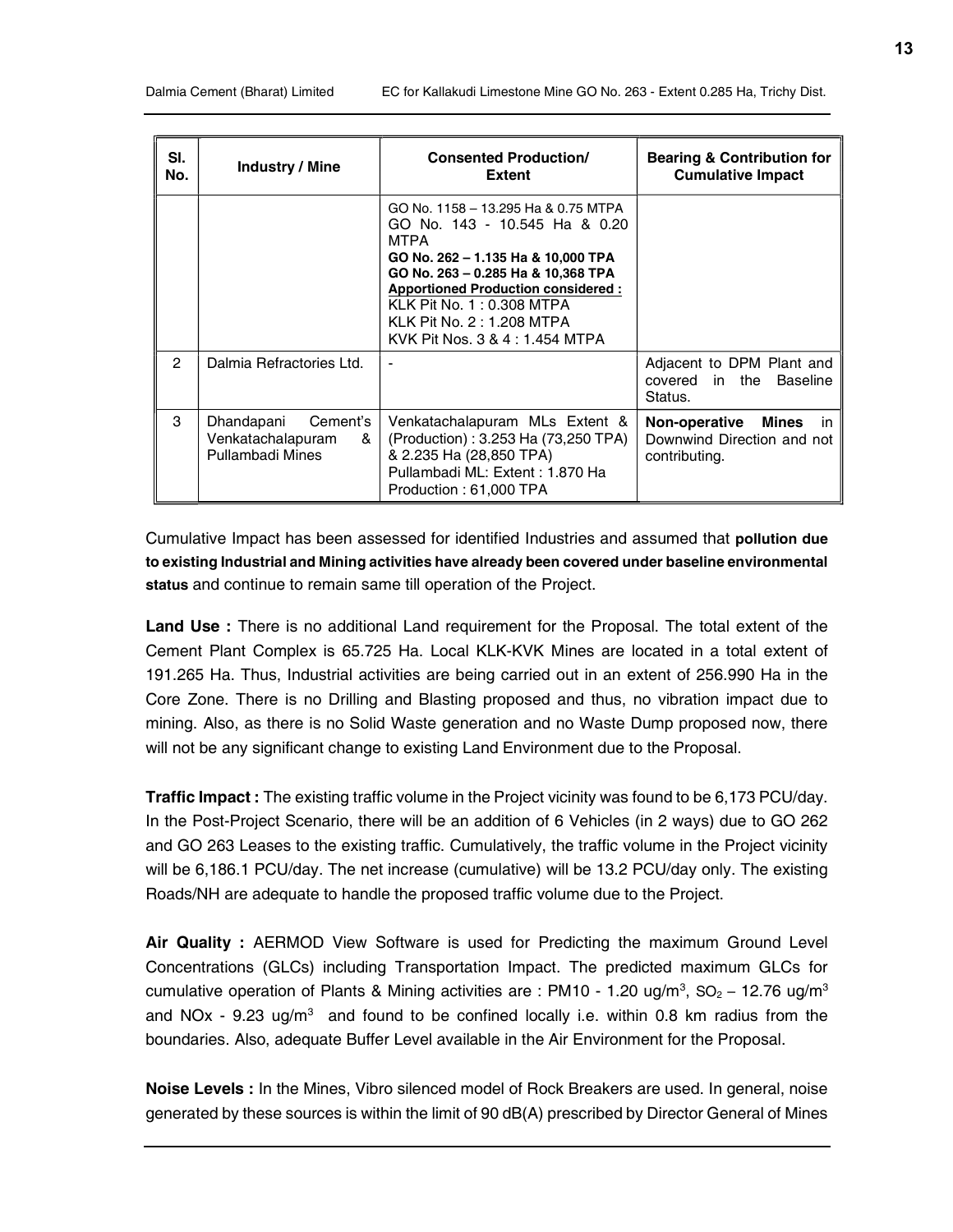Safety (DGMS), Dhanbad. The work force is exposed to <85 dB(A) levels during the 8-hours Shift. Noise level at the nearest Lease boundary will be  $<$ 55 dB(A) during day times and  $<$ 45 dB(A) during night times and which will be within the MoEF&CC Norms for Residential Areas.

Water Environment : Fresh water demand of the Plant is 2,705 KLD which is presently drawn from permitted 3,200 KLD from Coleroon River through the existing water supply system. Also, there is no effluent discharge from the Plants. 'Zero Effluent Discharge' is being maintained in the Complex. There is no impact due to the Seasonal Discharges of Man Odai due to DCBL activities in the vicinity. Mining Lease requires about 4.0 KLD raw water which is being met out from rain water harvested in mine pit. There will be Ground Water-table Intersection due to the Mining in the Lease. Mine Pit Seepage Water quantity will be 19,982 KL/Annum and Rain Water Realisation in the Mine Pit will be 2,127 KL/Annum, thus, total 22,109 KL/Annum i.e. 60.6 KLD. The influence zone due to mine pit dewatering is about 287.5 m which will be within Mine Pit area and thus, no significant impact on the Ground Water regime. There is no effluent discharge from the Lease. Only, domestic sewage of 0.4 KLD is generated which is being biologically treated in a Septic Tank followed by a Dispersion Trench.

Solid Waste-Land Environment : There is no Top Soil or OB generation from Kallakudi Pit No.1. There is no Waste Dump also. On future Expansion of GO No. 76, Solid Wastes generation in the form of OB, Conglomerate Gneiss and Sub Grade materials will be there which will be dumped in the eastern side of Pit Nos. 2 & 3 for further utilisation in future.

Biological Environment : There is no habitat fragmentation or blocking of migratory corridors due to Project activities. DCBL has developed an effective Green Belt in Plants & Mines which will have significant long term positive impact on the environment. About, 47,287 trees (predominantly local species) are planted in Local Mines @ 1,650 trees/Ha and maintained with survival rate of 90%.

**Socioeconomics** : Based on the CSR Committee and declared CSR Policy of the Company, the following CSR activities will be covered and Reported :

- Eradicating extreme hunger and poverty.
- ❖ Promotion of education & vocational skills.
- Ensuring environmental sustainability.
- Contribution to the Prime Minister's National Relief Fund or any other fund set up by the Central Government or the State Governments for socioeconomic development and relief.

Occupational Health : Occupational Health Centre (with qualified Occupational Health Specialist) is established at Dalmiapuram. Adequate care will be exercised to detect early incidences of occupational diseases for prompt treatment and cure. Safety aspects are also ensured to reduce incidents, if any.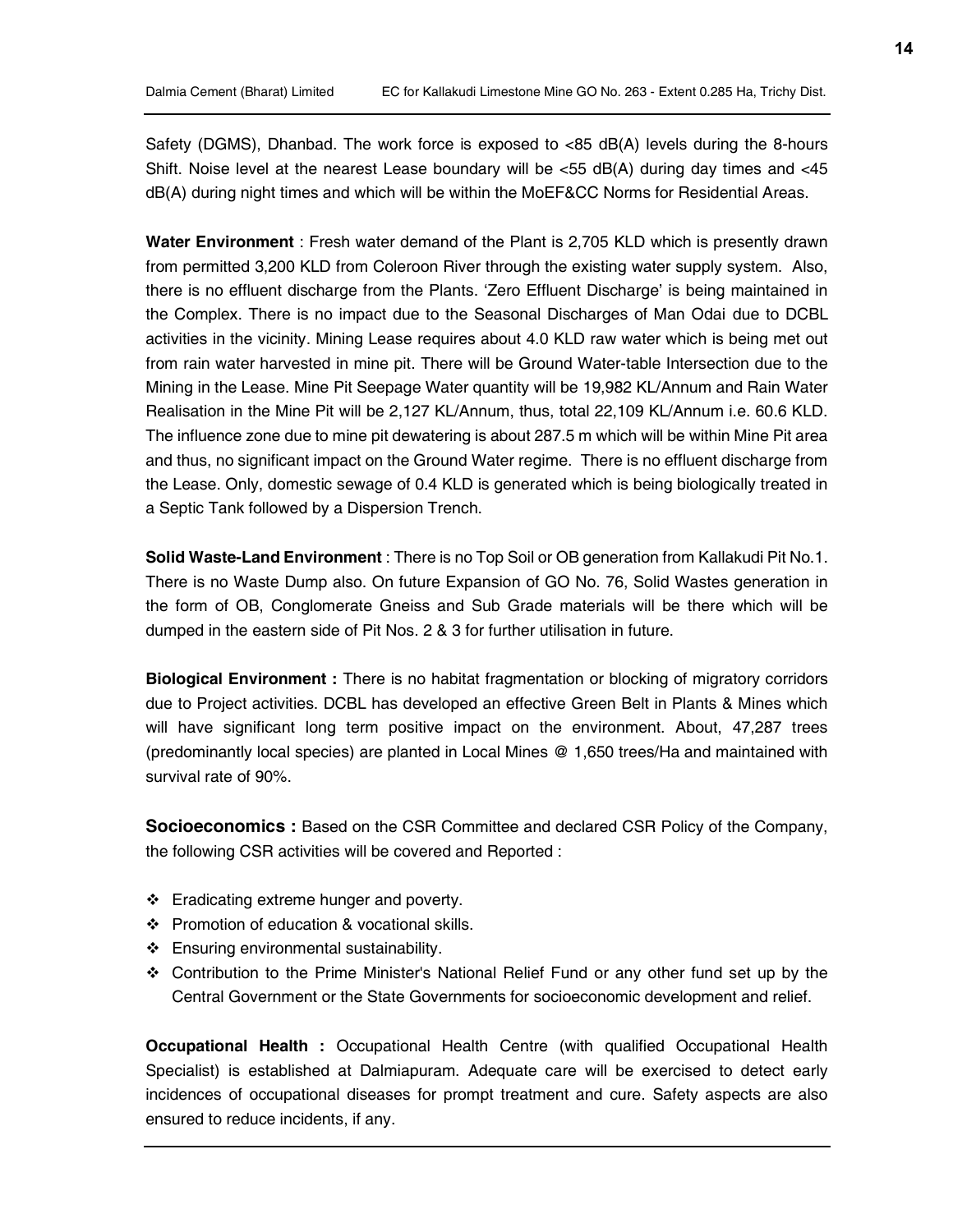## 4.0 Environmental Monitoring Programme

DCBL has EMP Monitoring Cell. The quality of air, noise, water, soil, etc. are being monitored at the identified locations as per MoEF&CC, IBM &TNPCB Norms by appointing an accreditated external agency. For the Lease, periodical monitoring of Ambient Air Quality (3 locations), Fugitive emissions/Workzone Air Quality (4 locations), Ambient & Workzone Noise Levels (4 locations), Water (4 Surface & 4 Ground waters along with Mine Pit water) and Soil Quality (3 Locations) shall be undertaken and reported to the Authorities.

#### 5.0 Additional Studies

Detailed Risk Assessment and mitigative measures are delineated and an effective Disaster Management Plan, for natural and man-made disasters, is also submitted.

#### 6.0 Project Benefits

**Environmental Benefits :** The proposal ensures the continuous limestone supply to the Cement Plants. Effective utilization of the Mineral for Cement manufacturing is a Mineral Conservation Measure.

Financial Benefits : As per MMDR Act 2015, 30% of Royalty Amount (about Rs.15.80 Lakhs) will be earmarked for District Mineral Foundation (DMF) and the amount will be spent for benefit of local villager in the Lease Area.

Social Benefits : Project will employ about 10 persons directly and 15 persons indirectly. The direct & indirect employment, CSR/CER activities, etc., will have a positive impact on the Socioeconomic Structure of the area.

#### 7.0 Environmental Management Plan

Environmental Management Plan (EMP) is suggested to mitigate the possible negative impacts that may be caused to various attributes of environment due to the proposed mining operations.

### 7.1 EMP for Construction Phase

Being existing Mine, there will be no Construction Phase for the Project.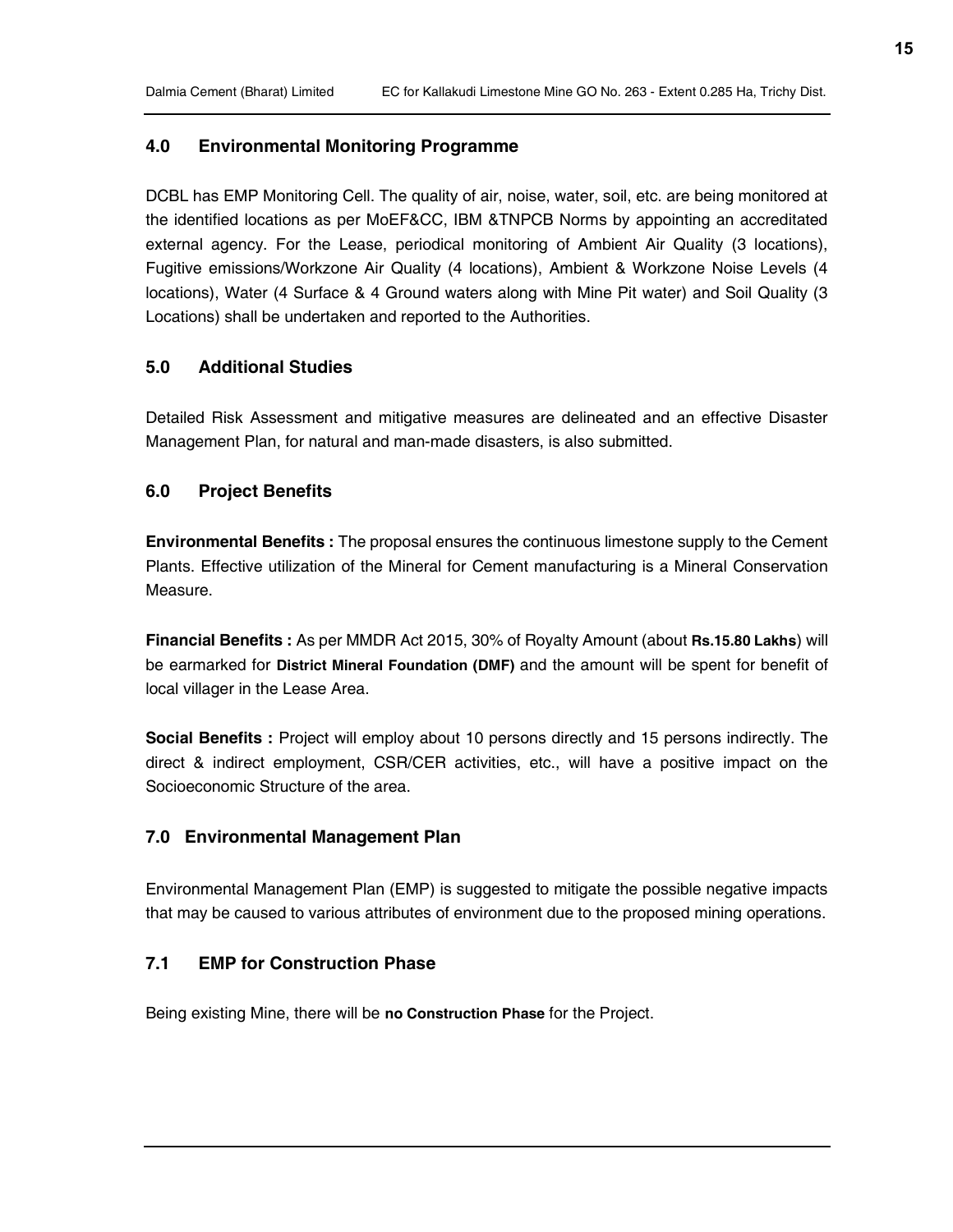## 7.2 EMP for Operation Phase

Mining operations will be carried out scientifically as per approved Mining Plan, stipulated EC & CFO Conditions, IBM Approvals, DGMS Norms, etc. EMP Measures for Operation Phase are proposed below :

#### Land Use :

- Green Belt has to be developed and maintained along Lease boundary and Safety Barriers.
- $\div$  Earthen bunds are to be strengthened along the boundaries to arrest wash-offs.
- Garland drains are to be maintained around the Lease.
- Desilting of garland drains shall be carried out periodically.

#### Traffic Impact :

- $\triangleleft$  Adequate parkings are provided in the Plant.
- Facilities for drivers (rest room, toilet, etc.) are also provided.
- Green Belt with thick foliage along the Plant/Ore Haulage/Transportation roads.
- Security Guards at Road Junction to handle the inward and outward vehicles from Highway.
- All Trucks are to be fully covered with Tarpaulin to avoid any spillage on transportation.
- Restriction of over loading of Trucks/Tippers shall be enforced.
- ❖ Speed restrictions shall be enforced.
- No Truck parking in the Highway and Public Roads shall be enforced.
- \* Regular and preventive maintenance of transport vehicles are to be ensured.
- Compliance to 'Pollution under Control' Certification has to be ensured and to be checked periodically.

#### Air Environment :

- Non-Conventional method of mining is adopted. Rock breakers are utilised for the mining.
- Eco friendly mining shall be continued.
- Water sprinkling on the Mining areas, loading point, haul roads, etc. has to be carried out.
- Covering of Trucks/Tippers with tarpaulin shall be ensured during Mineral transportation.
- Over loading of Tippers has to be avoided to control the spillages during transportation.
- $\div$  Periodical maintenance and replacement of worn out accessories in the mine equipments.
- $\div$  Effective Green Belt with thick foliage has to be developed along boundaries and haul roads.
- Periodical Air Quality Monitoring shall be carried out and Reports submitted to the Authorities.

#### Noise Levels :

- $\div$  No drilling and blasting will be done as proposed.
- $\div$  Deploying mining equipments shall be with in-built mechanism for reducing noise.
- Providing sound proof operator's cabin of equipments.
- Provision of ear muffs/ear plugs to the workers in higher noise zones.
- Periodical Noise Monitoring shall be carried out and Reports submitted to the Authorities.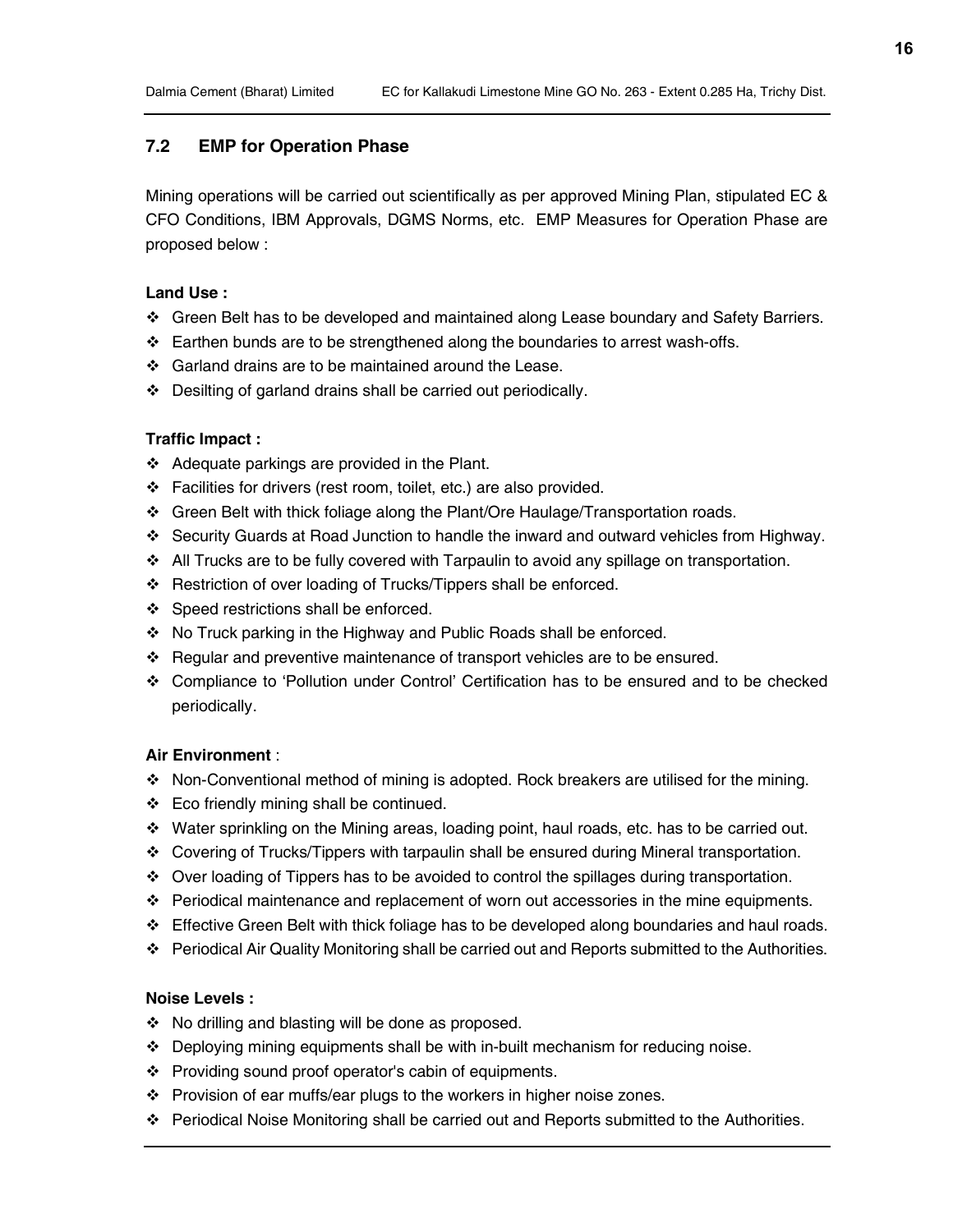### Water Environment :

- Proper Mine Pit Water management on Ground Water-table intersection shall be adopted.
- Settling Pond has to be provided to garland drains, to settle the Suspended Solids.
- $\div$  The water collected in the garland drains shall be utilized for green belt and dust control measures.
- The mined out Pit shall be converted into a Water Reservoir to harvest Rain Water and to recharge the Ground Water-table in the vicinity. Mine Pit water shall be gainfully utilised.
- Periodical monitoring of mine pit water shall be carried out and Reports submitted.

### Land Environment – Solid Wastes :

- Construction and maintenance of garland drains at foot of dump and around mine areas shall be done.
- $\div$  Saplings will also be planted along the foot and unused slopes to arrest / prevent erosion.
- After the mine reaches the ultimate depth, developmental wastes and rejects stacked, if any, shall be backfilled and topsoil shall be spread and afforested.
- Organic wastes (dry leaves, food wastes, etc.) shall be subjected to vermi composting and used as manure for the Green Belt.
- $\div$  Inorganic wastes (papers and other wastes) are to be properly disposed of.

## Biological Environment :

- $\div$  Effective Green Belt has to be developed all along the boundaries, haul roads, waste dumps, etc. and maintained with good Survival Rate till Conceptual Stage.
- Native species shall be preferred for Green Belt development.
- Fruit bearing trees may also be preferred.
- Afforestation in backfilled & reclaimed areas shall be undertaken.

### Social Measures :

- CSR activities shall be carried out by providing social and welfare measures for the local residents and nearby villages around the mine area.
- $\div$  The prime focus will be on the creating and maintaining of drinking water facilities for the students at the nearby Government Schools, establishing toilets especially for girl students at the schools, setting up of computer centres, maintenance of village roads & ponds, providing solar street lights, conducting free medical camps, etc.
- Joining Hands with District Administration in implementing Govt. Schemes.
- Development of Infrastructure Facilities in the Region.
- ❖ Provision of Ambulance for the villages.
- $\div$  Medical Camps and extending medical facilities.
- Contribution to Education.
- Drinking Water Supply.
- ❖ Supporting to Sports development.
- $\div$  Extending support during natural calamities.